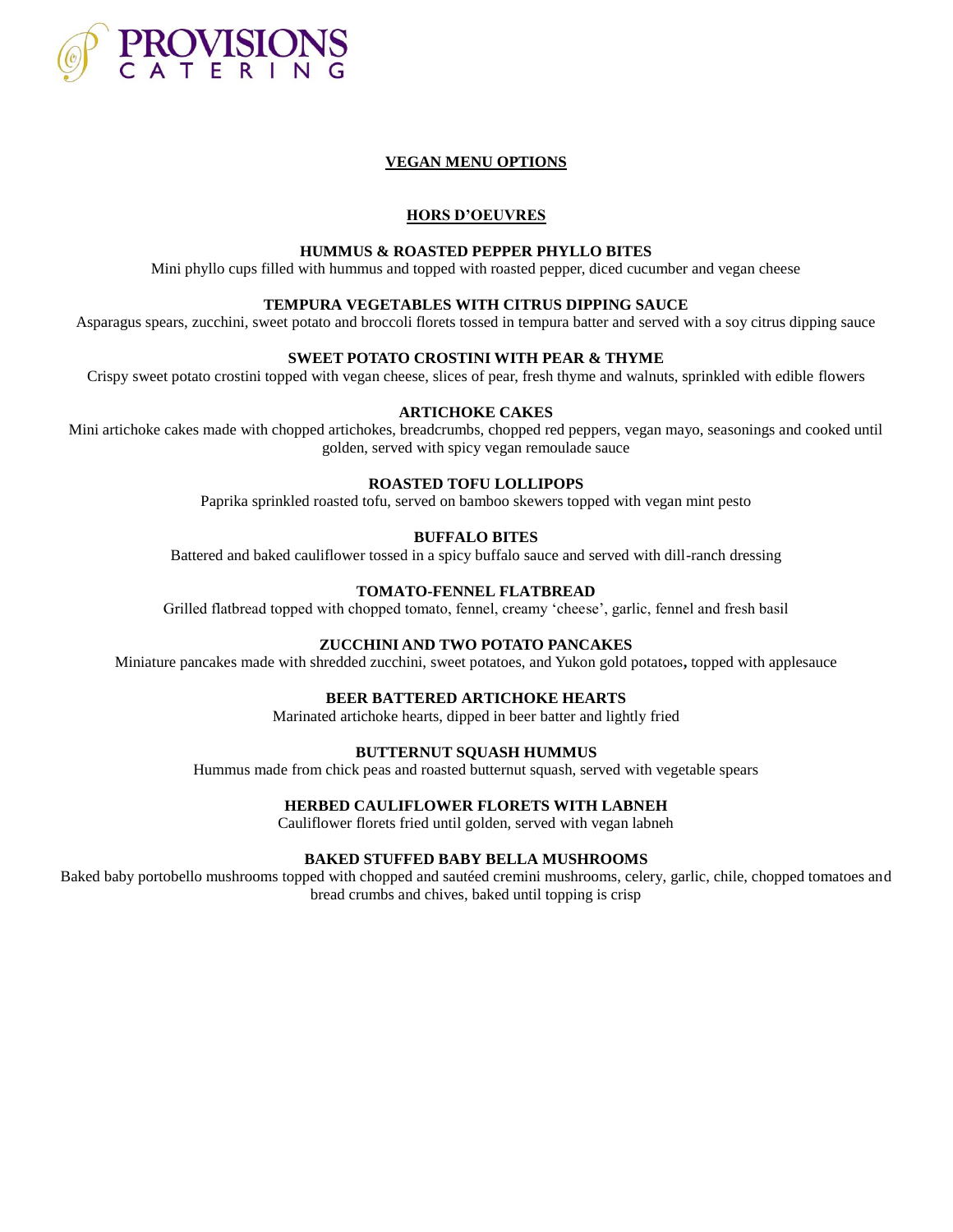

# **SOUPS**

#### **ITALIAN BEAN AND VEGETABLE SOUP**

Hearty soup made with onion, carrots, mushrooms, carrots, zucchini, cannellini beans, shredded green cabbage and fresh basil

### **BUTTERNUT SQUASH SOUP WITH ALL SPICE & PINE NUTS**

Smooth butternut squash soup with leeks, peppercorns and pine nuts Garnished with toasted pine nuts, cracked black pepper

### **ROAST EGGPLANT & RED BELL PEPPER SOUP WITH BASIL OIL**

Smoky and smooth roasted eggplant and bell pepper soup flavored with onion, garlic and oregano Garnished with fresh basil leaves and basil oil drizzle

### **SALADS**

# **TUSCAN PANZANELLA**

Grilled ciabatta tossed with vine ripe roasted tomatoes, cucumber, onion, parsley, salt & pepper Garnished with parsley and caper berries

# **COUSCOUS SALAD WITH ARTICHOKES & HARISSA DRESSING**

Fluffy couscous with cherry tomato halves, sliced artichoke hearts, sliced scallions, chickpeas, parsley Dressed with harissa dressing and garnished with watercress and parsley sprigs

### **SAFFRON POTATO SALAD WITH SUNDRIED TOMATOES & BASIL DRESSING**

Yukon gold potatoes, cooked with saffron & slivers of sun dried tomatoes Served warm, drizzled with basil dressing made with capers

## **ORZO FIESTA SALAD**

Orzo pasta with black beans, cilantro, corn, red bell pepper, chili powder, lime juice & olive oil

## **QUINOA CRUNCH SALAD**

Quinoa with sunflower seeds, pistachios, peas, almonds, pumpkin seeds, olive oil & lemon juice

#### **BEET CARPACCIO WITH ARUGULA, RADISHES AND GRAPEFRUIT**

Arugula, sliced radishes, thinly sliced yellow beets and grapefruit with citrus vinaigrette

#### **CHICKPEAS WITH TOMATOES AND CARROTS**

Chickpeas, carrots, red onion and tomatoes tossed in lemon and white wine vinaigrette and garnished with chopped parsley

#### **FARRO & HALLOUMI SALAD**

Acorn squash, cubed halloumi, farro, finely chopped herbs, mixed greens, carrot ribbons & lemon vinaigrette, Garnished with toasted pepitas and pomegranate seeds

## **QUINOA WITH EDAMAME**

Quinoa tossed with edamame, carrots, cucumber, red cabbage and red bell peppers in a ginger soy vinaigrette

# **TOMATO, HEARTS OF PALM, AND ASPARAGUS**

Asparagus tips, sliced hearts of palm, and halved baby heirloom tomatoes tossed with a lemon vinaigrette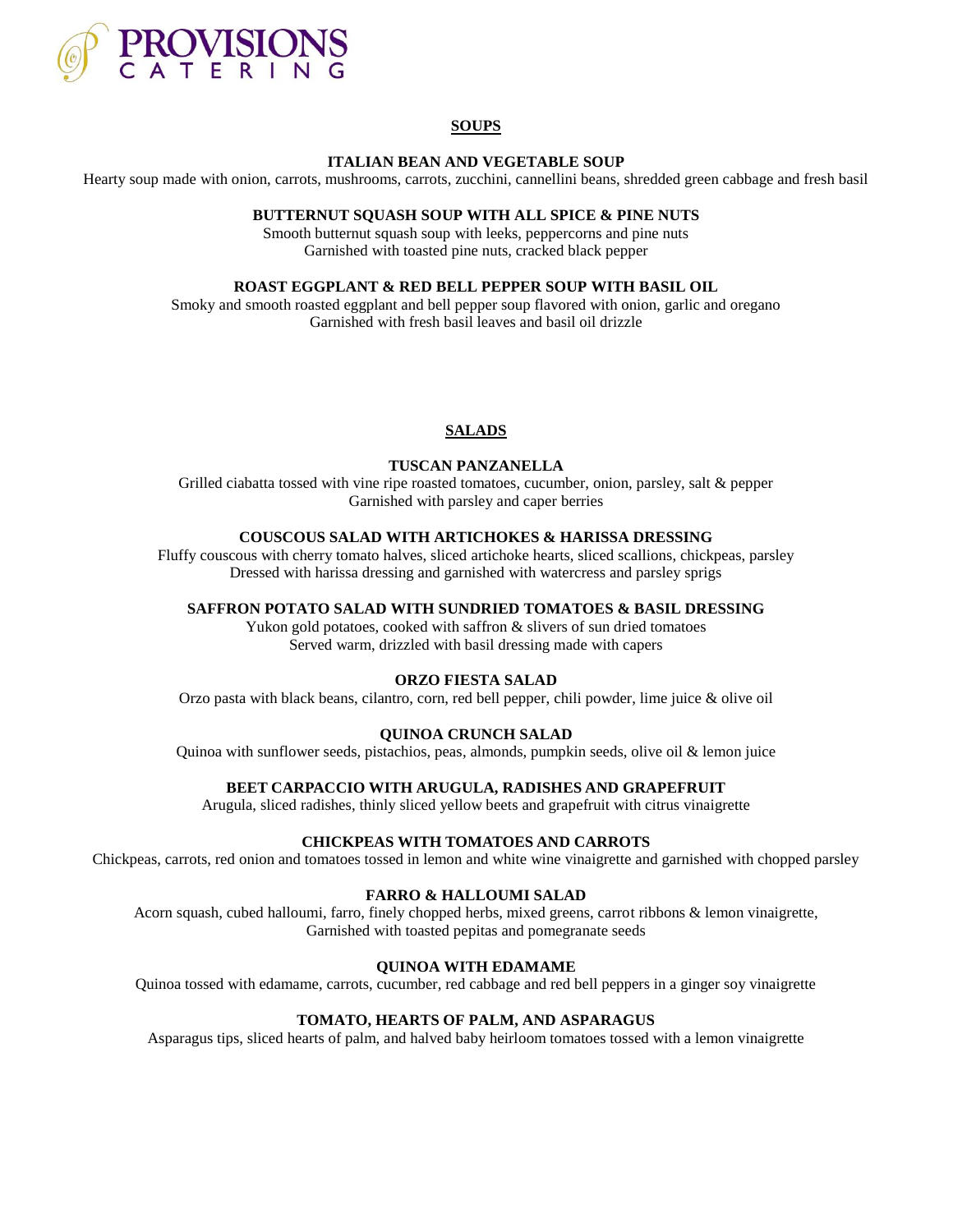

# **ENTREES**

### **MUSHROOMS STUFFED WITH VEGETABLE RAGU**

Large grilled portabella mushroom with eggplant, squash, tomatoes, zucchini and seasonal vegetables

## **QUINOA CAKES WITH VEGAN YOGURT TAHINI**

Quinoa cakes made with finely chopped spinach, tomatoes, and fresh herbs Served with a vegan yogurt tahini sauce

### **FALAFEL WITH AVOCADO TOMATO & RED ONION SALSA**

Flavorful falafel served with pita bread, fresh avocado, tomato and red onion salsa

# **SPINACH & PHYLLO CRISP**

Braised spinach, leek confit, roasted artichokes, green pea pesto and cashew cheese rolled in crisp phyllo

### **CRISPY CAULIFLOWER WITH LENTILS AND RICE**

Lightly battered cauliflower florets seasoned with chilies, cumin and ginger, Served with stewed black lentils and jasmine rice pilaf

### **TOFU STIR FRY**

Steamed rice noodles, purple cabbage, bean sprouts, spicy tofu crumble, baby bok choy, cilantro and scallions stir fried in tamari, sesame oil and sweet rice wine

# **PAELLA OF VEGETABLES WITH ALMONDS**

Saffron rice tossed with pan roasted tomatoes, green beans, peas, and zucchini discs, sprinkled with toasted almond slivers

## **PAN-ROASTED CARROTS WITH BARLEY RISOTTO**

Barley risotto topped with tender golden baby carrots seasoned with thyme and garlic

## **CAULIFLOWER STEAK**

Pan seared cauliflower steak, topped with an avocado chimichurri

#### **PORTOBELLO CHIMICHURRI**

Grilled Portobello mushroom served on a bed of with lentils with wilted mustard greens Topped with chimichurri sauce

# **ACORN SQUASH STUFFED WITH FARRO & KALE**

Acorn squash stuffed with a sauté of farro and kale topped with chopped scallions, sweet currants, and toasted pumpkin seeds

#### **STUFFED ROASTED RED PEPPERS**

Roasted red peppers stuffed with frekkeh, roasted cherry tomatoes, roasted eggplant & pine nuts

# **BROCCOLI SOBA NOODLES WITH VEGAN CASHEW GINGER SAUCE**

Soba noodles, roasted broccoli florets, thinly sliced carrots and a cashew ginger sauce made with ginger, garlic and cashew butter

# **VEGAN PASTA BAKE WITH BRUSSEL SPROUTS**

Shell pasta with sautéed shredded Brussel sprouts and onions with a vegan almond miso sauce, Topped with panko bread crumbs and baked until golden

# **PENNE WITH FENNEL & WINTER GREENS**

Lightly caramelized onions and fennel tossed penne, sautéed kale, sage and a splash of balsamic vinegar